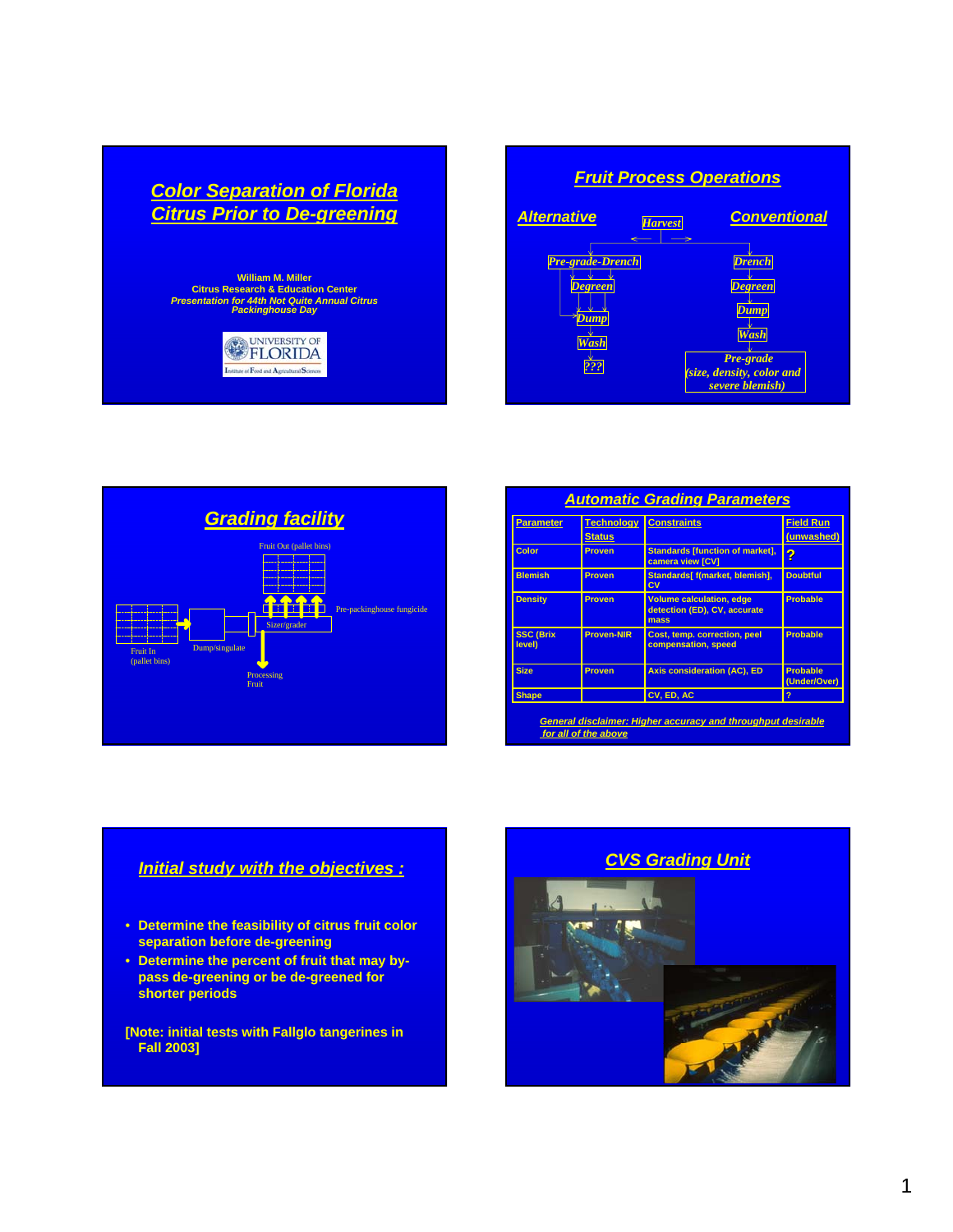



| <b>Color Drop Assignments</b>    |                              |                             |                                |  |
|----------------------------------|------------------------------|-----------------------------|--------------------------------|--|
| <b>Drop</b><br><b>Assignment</b> | <b>Dark Green</b>            | <b>Light Green</b>          | Yellow                         |  |
| #1 Dark<br>Green                 | $> 10 \%$                    | > 40%                       |                                |  |
| #2 Light<br>Green 1              | $5 - 10 \%$                  | $30 - 40%$                  |                                |  |
| #3 Light<br>Green <sub>2</sub>   | ----------                   | $15 - 30%$                  |                                |  |
| #4 Light<br>Green 3              | ----------                   | $5 - 15\%$                  | > 25%                          |  |
| #5 Yellow                        | <b>Default</b><br>$($ < 5 %) | <b>Default</b><br>$(< 5\%)$ | <b>Default</b><br>$(0-100\% )$ |  |